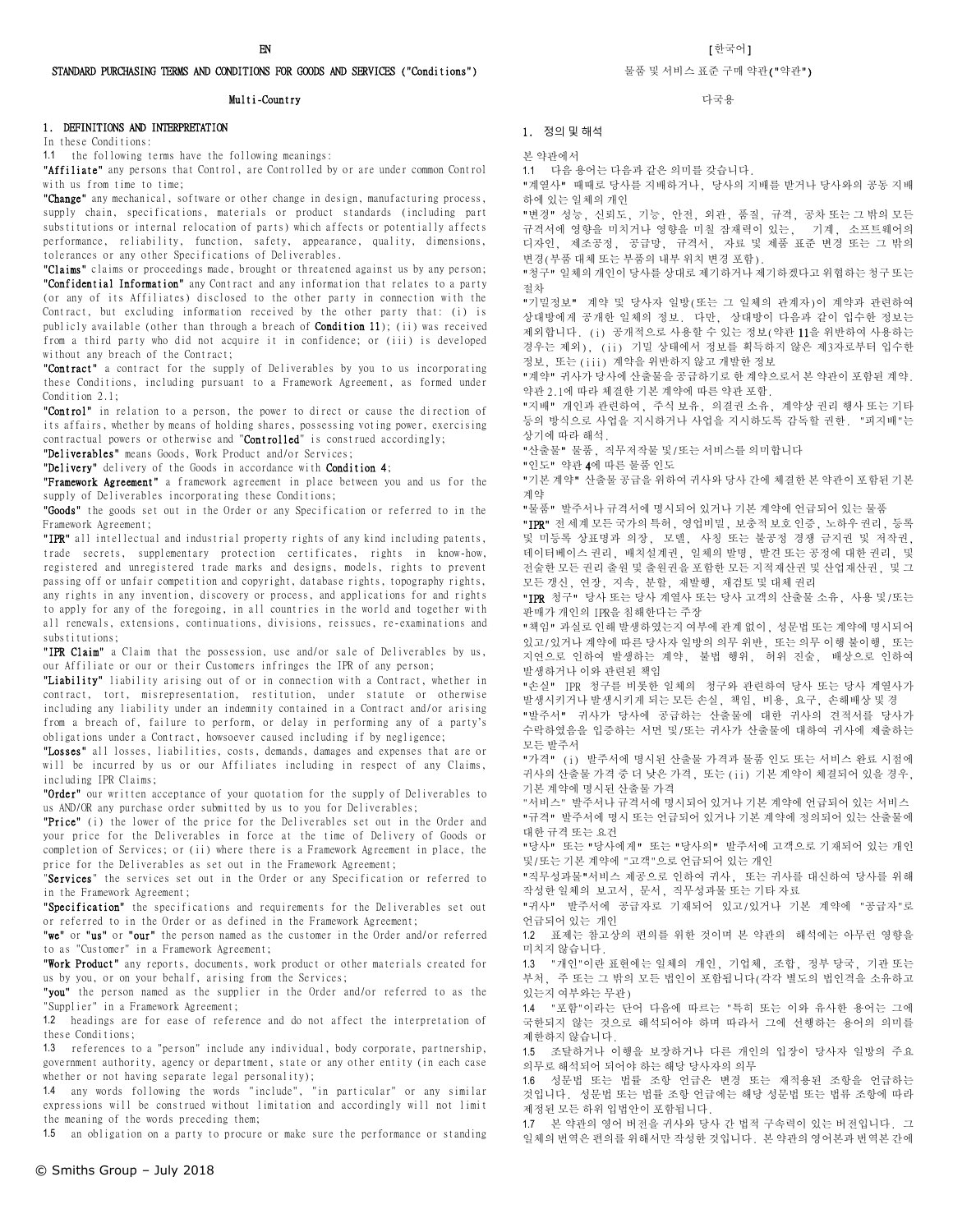of another person will be construed as a primary obligation of that party;

1.6 a reference to a statute or statutory provision is a reference to it as amended or re-enacted. A reference to a statute or statutory provision includes all subordinate legislation made under that statute or statutory provision; and

1.7 the English language version of these Conditions is the binding version as between you and us. Any translation has been prepared for convenience only. In the event of any conflict, ambiguity or inconsistency between the English language version of these Conditions and any translated version, the English language version shall prevail.

## 2. CONTRACT FORMATION

2.1 A Contract is formed when we accept any quotation issued by you (verbal or written) by issuing an Order (whether or not there is a Framework Agreement in place) OR where you perform any act consistent with fulfilling an Order submitted by us for Deliverables. We are not obliged to accept any quotation issued by you. 2.2 These Conditions are the only terms and conditions on which we will purchase Deliverables. They apply in place of any terms and conditions that you may seek to apply or which may otherwise be implied, including any which are endorsed on, delivered with or contained in your quotation, Order acknowledgement, on your website or other sales materials or media or on any delivery note ("Seller T&Cs") and you waive any rights to rely on any such Seller T&Cs. Delivery of Goods and/or commencement of performance of Services is conclusive evidence of your acceptance of these Conditions.

2.3 You may not cancel a Contract. Unless you notified us in writing before we placed an Order that we may not cancel it, we may cancel a Contract in whole or part any time before Delivery or completion of performance of Services. Our sole Liability will be to pay to you fair and reasonable compensation for work-inprogress at the time of cancellation provided that:

2.3.1 such compensation will not include any loss of profits OR any indirect or consequential loss; and

2.3.2where Goods are not manufactured specifically for us to our Specification, our sole Liability will be to pay you a fair and reasonable restocking charge.

# 3. QUALITY CONTROL & TESTING

3.1 The quantity, description and Specification of Deliverables will be as set out in the Order. You must not make any Change to Deliverables without our prior written consent. You will carry out any reasonable Change that we request to any Deliverables. We will negotiate, in good faith, with you an agreed adjustment to the price, Delivery date or both as a result of a Change.

3.2 You will maintain detailed quality control and manufacturing records for the shorter of any maximum period permitted by law and ten (10) years from the date of Delivery (or such other period of time as set out in a Framework Agreement or Order), which we or a third party on our behalf may inspect or receive copies of on demand.

3.3 We may inspect and test Goods at any time prior to Delivery. You will allow us and our representatives to enter your premises to carry out such inspection and testing and will provide us with all facilities reasonably required. If, following such inspection or testing, we are not satisfied that the Goods will comply with Condition 5.1, you will take all steps necessary to ensure compliance.

3.4 You will maintain a quality control system that meets any international standard as required by us, or which is otherwise approved by us and such test and inspection system as we may require.

3.5 You may not deliver the Goods by separate instalments without our prior written consent. Instalments will be invoiced separately by you.

# 4. DELIVERY OF GOODS / SUPPLY OF SERVICES

4.1 Unless otherwise specified in an Order, you will deliver the Goods DDP (Incoterms 2010) to the address specified in the Order during our normal business hours on the date specified in the Order. You will be responsible for off-loading the Goods from the delivery vehicle. Delivery of the Goods will occur when they have been off-loaded at the delivery address.

4.2 You will perform Services in accordance with the applicable timetable communicated to you or as set out in the Order to meet all Specifications.

4.3 Time is of the essence for performance of your obligations under the Contract. If you are late performing your obligations under the Contract, you will pay to us a sum equal to 1.5% of the Price for each week of delay up to a maximum of 15% of the Price. You and we agree that this amount is reasonable and proportionate AND the most effective way of compensating us for part or all of our losses arising from late performance. However, you and we intend that we should be able to recover general damages as well as such sums in circumstances where we have suffered loss in excess of such sums as a result of your late performance. Therefore, our rights to any such sums under this Conditions 4.3 is without prejudice to any other rights which we may have under the Contract or otherwise in respect of late performance, including the right to sue for damages or other relief and/or to terminate the Contract. A claim for general damages for late performance will be reduced by the amount of such sums under this **Conditions 4.3** actually applied or paid in respect of such late performance.

4.4 Services will be accepted by us when we are satisfied that the Services comply with the Specifications.

4.5 You will make sure that the Goods are marked in accordance with our instructions and any applicable laws, rules and regulations and are properly packed 상충, 모호함 또는 불일치가 있을 경우, 영어 버전을 우선해야 합니다.

#### 2. 계약 성립

2.1 계약은 당사가 귀사가 발주서를 발급함으로써 일체의 (구두 또는 서면) 견적을 발행하거나 또는 귀사가 당사가 산출물과 관련하여 제출한 발주서 이행과 일치하는 행위를 수행할 경우에 성립합니다. 당사는 귀사가 발행한 견적서를 수락할 의무를 지지 않습니다.

2.2 본 약관은 당사의 산출물 구매와만 관련이 있는 약관입니다. 본 약관은 귀사가 적용하고자 할 수 있거나 귀사의 견적서, 발주 확인서, 귀사의 웹사이트 또는 그 밖의 판매 자료 또는 매체 또는 일체의 인도 증명서에 명시되어 있는 조항을 포함하여 약관이 적용됨을 암시할 수 있는 일체의 모든 약관("판매자 약관")을 대신하며 귀사는 동 판매자 약관을 근거로 삼을 모든 권리를 포기합니다. 물품 인도 및/또는 서비스 이행 개시는 귀사가 본 약관을 수락하였다는 결정적인 증거입니다. 2.3 귀사는 계약을 취소할 수 없습니다. 당사가 취소 불가능한 발주를 하기 전에 귀사가 당사에 서면으로 고지하지 않는 한, 당사는 인도 또는 서비스 이행 완료 전에 계약 전체 또는 일부를 취소할 수 있습니다 당사의 유일한 책임은 취소 시점에 진행 중인 작업에 대한 공정하고 합리적인 보상을 지급하는 것입니다. 다만,

2.3.1 이 보상에는 수익 상실 또는 결과적 손실이 포함되어서는 안 되며,

2.3.2물품이 당사 규격서에 따라 특별히 당사를 위해 제조하는 것이 아닐 경우, 당사의 유일한 책임은 공정하고 합리적인 재고 보충 수수료를 지급하는 것입니다.

## 3. 품질관리 및 시험

3.1 산출물의 품질, 적요 및 규격은 발주서에 명시된 바와 같습니다. 귀사는 당사의 사전 서면 동의 없이는 산출물에 일체 변경을 가해서는 안 됩니다. 귀사는 당사가 산출물에 대해 요청하는 모든 합리적인 변경을 이행해야 합니다. 당사는 신의를 바탕으로 귀사와 협의하여 변경에 따른 결과로서 귀사와 가격이나 인도 일자 또는 이 두 항목을 합의에 따라 조정할 것입니다.

3.2 귀사는 법에서 허용한 최대 기간보다 짧은 기간 동안 그리고 인도일로부터 십(10) 년 간(또는 기본 계약이나 발주서에 명시된 다른 기간 동안) 상세한 품질관리 및 제조 기록을 보관해야 하며, 당사 또는 당사를 대신한 제3자는 요청 후 그 사본을 검사하거나 수령할 수 있습니다.

3.3 당사는 인도 전 언제든지 물품을 검수하고 시험할 수 있습니다. 귀사는 당사와 당사 대리인이 귀사의 사업장에 출입하여 이러한 검수 및 시험을 실시하는 것을 허용해야 하며 합리적으로 요구하는 모든 시설을 당사에 제공해야 합니다. 이러한 검수 또는 시험 후, 당사가 물품이 약관 5.1을 준수해야 한다는 조건에 만족하지 않을 경우, 귀사는 동 약관을 준수하는 데 필요한 모든 조치를 취해야 합니다.

3.4 귀사는 당사가 요구하거나, 당사가 달리 승인하는 국제 표준 일체 및 요구할 수 있는 시험 및 검수 제도를 충족하는 품질관리 제도를 유지해야 합니다.

3.5 귀사는 당사의 사전 서면 동의 없이는 별도로 분할하여 물품을 인도할 수 없습니다. 분할 인도 시 귀사는 개별적으로 청구해야 합니다.

## 4. 물품 인도 / 서비스 공급

4.1 발주서에 달리 명시되어 있지 않은 한, 귀하는 발주서에 명시된 주소로, 발주서에 명시된 일자에 당사의 정규 근무 시간 동안에 물품을 DDP(Incoterms 2010)로 인도해야 합니다. 귀사는 인도 차량에서 물품을 하역할 책임이 있습니다. 물품은 인도 주소지에 하역을 완료한 시점에 인도한 것이 됩니다.

4.2 귀사는 귀사에게 전달한 해당 시간표에 따라 또는 발주서에 명시된 바에 따라 서비슬 이행하여 모든 규격서를 충족해야 합니다.

| 4.3 본 계약에 따른 귀사의 책임 이행 시 시간 엄수가 필수입니다. 본 계약에 따른  |
|--------------------------------------------------|
| 귀사의 의무 이행이 지연될 경우 . 귀사는 지연되는 기간 동안 매주 가격의 1.5%에  |
| 해당하는 금액을 당사에 지급해야 하며, 최대 한도는 가격의 15%로 합니다. 귀사와   |
| 당사는 이 금액은 일함계사된 합리적인 금액이며 또하 이행 지연으로 인해 당사가      |
| 입은 손실 전체 또능 일부를 보상하기 위한 가장 효과적인 방법이라는 데          |
| 동의합니다. 다만, 귀사와 당사는 당사가 귀사의 이행 지연으로 인하여 상기        |
| 금액을 초과하는 손실을 입는 상황에 처할 경우 당사가 일반 손해배상금과 상기       |
| 금액을 보전할 수 있어야 한다는 데 뜻을 같이 합니다 따라서. 본 약관 4.3에 따른  |
| 금액에 대한 당사의 권리는 당사가 이행 지연과 관련하여 본 계약에 따라 또는 다른    |
| 방식으로 행사할 수 있는 _ 손해배상 또는 기타 구제 청구 소송을 제기할 권리      |
| 및/또는 계약을 해지할 권리를 포함한 다른 일체의 권리를 침해하지 않습니다.       |
| 이행 지연에 대한 일반 손해배상금 청구 시 본 약관 4.3 에 따라 이행 지연과 관련이 |
| 있는, 실제로 적용되거나 지급된 금액은 공제해야 합니다.                  |

4.4 서비스는 당사가 해당 서비스가 규격서와 일치한다는 데 만족할 경우에 수락되는 것으로 간주합니다.

4.5 귀사는 당사 지침 및 제반 관련법, 규칙 및 규정에 따라 물품에 상표를 표시하고 물품이 적절하고 안전하게 포장되었으며, 원산지 정보가 표시되어 있고, 인도 시 발주서 번호, 발주 일자, 물품 유형 및 수량, 및 특별 보관 지침이 기재된, 알아 보기 쉽게 표시한 인도 확인서가 동봉되었고, 모든 운영 및 지침, 명확하게 표시한 경고 고지 및 물품의 적절한 사용, 유지보수 및 수리에 필요할 수 있는 그 밖의 모든 정보에 따라 물품을 인도하도록 해야 합니다.

4.6 귀사가 기한 내에 물품을 인도하지 못할 경우 당사는 귀하에게 고지하여 즉시 본 계약을 해지할 수 있으며, 이 경우 귀사는 인도되지 않은 물품과 관련하여 당사가 이미 지급한 금액 일체를 환급하고, 당사와 당사 계열사에 다른 공급업체로부터 대체 물품을 확보하는 것을 비롯하여, 귀사의 물품 공급 불이행의 결과로 당사가 입은 손실을 배상해야 합니다.

4.7 당사는 인도 후 합리적인 기간 내에 물품을 검수할 것입니다. 당사는 규격서에 부합하지 않는 물품을 거부할 수 있습니다. 또한 당사는 발주서에 명시된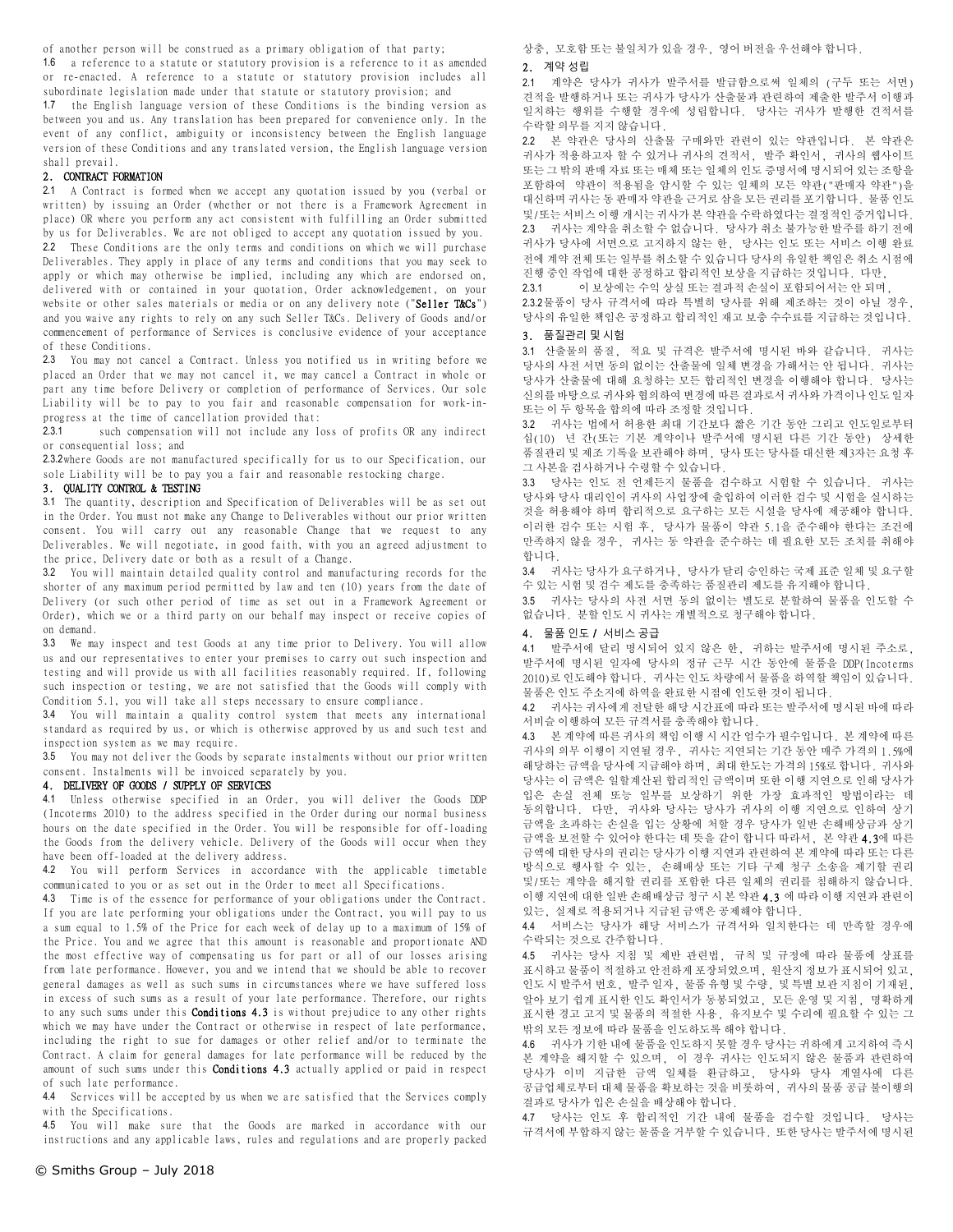and secured; marked with information on their origin; Delivery is accompanied by a prominently displayed delivery note showing the Order number, date of Order, type and quantity of Goods, and any special storage instructions; and delivered with all operating and safety instructions, clearly displayed warning notices and such other information as may be necessary for the proper use, maintenance and repair of the Goods.

4.6 If you fail to deliver the Goods on time we may terminate the Contract immediately by giving you notice, in which case you will refund any monies already paid by us in relation to the Goods that have not been delivered and indemnify us and our Affiliates against our Losses as a result of your failure to supply Goods, including obtaining substitute goods from another supplier.

4.7 We will have a reasonable period of time following Delivery to inspect Goods. We may reject Goods which do not meet Specifications. We can also reject Goods which are more or less than the quantity or type Ordered or delivered prior to the date specified on the Order. Rejected Goods will be returned at your cost and expense. If we accept Goods delivered prior to the date specified on the Order we may charge you the cost of storing them until the actual specified Delivery date. 4.8 Risk in the Goods passes to us on the later of acceptance and Delivery. Ownership of the Goods passes to us on the earlier of payment of the Price and Delivery.

4.9 You will notify us in writing as soon you are aware that any Goods or the product support for the Goods are to be discontinued or made of "end of sale" or "end of life". At our request, you and we will agree in good faith a reasonable period of time during which you will keep agreed spare parts available for us for any discontinued, desupported, end of life or end of sale Goods.

# 5. YOUR OBLIGATIONS

5.1 You will make sure that the Goods will:

5.1.1 be of satisfactory quality, comprise genuine, new materials (which are not used, refurbished, reconditioned, remanufactured, counterfeit or of such age as to impair usefulness or safety) and be fit for any purpose notified by us to you;

5.1.2conform to, satisfy and be capable of the Specifications;

5.1.3 be free from defects in design, materials and workmanship;

5.1.4 be sold to us with full and unencumbered title and not infringe the IPR of any third party;

5.1.5 comply with all (i) applicable laws, (ii) regulatory requirements and (iii) standards and requirements of relevant statutory and regulatory bodies; and 5.1.6be safe and without risk to health.

5.2 In respect of Services, You will:

5.2.1perform Services with the best care, skill and diligence in accordance with best practice;

5.2.2use personnel (and sufficient number of personnel) who are suitably skilled and experienced to perform the Services;

5.2.3make sure that the Services conform with our reasonable instructions, comply with Specifications, are performed to meet the purposes notified by us to you and do not infringe the IPR of any third party;

5.2.4provide all equipment, tools and vehicles and other items required to provide the Services;

5.2.5obtain and at all times maintain all licences and consents required for the provision of the Services;

5.2.6comply with all applicable laws, regulations, regulatory policies, guidelines or industry codes which may apply to the provision of the Services; and

5.2.7 not do or omit to do anything which may cause us or our Affiliates to lose any licence, authority, consent or permission required for our or their business.

5.3 You will observe all health and safety rules and regulations and any other security requirements that apply at any of our premises and ensure that your personnel are insured against all risks while working on our premises.

5.4 Without affecting any of our other rights or remedies, if you materially breach any of these Conditions OR any Goods (whether or not accepted in whole or in part) do not conform with **Condition 5.1** during the longer of (i) your warranty period for the Goods and (ii) 12 months following Delivery OR any Services breach Condition 5.2, then we may:

5.4.1 terminate the Contract and any other existing Contracts immediately with notice;

5.4.2 require you, at our option, to promptly repair or replace the relevant Goods or reperform the relevant Services free of charge;

5.4.3 reject the Deliverables (in whole or in part) and require you to refund the Price for the relevant Deliverables;

5.4.4 accept the Deliverables subject to an equitable Price reduction; or

5.4.5 at your expense, repair or have a third party repair the Goods or reperform or have a third party reperform the Services and you will indemnify us and our Affiliates against our Losses (including from any IPR Claims) arising from such breach.

5.5 Condition 5.4 will apply to any repaired or replacement Goods supplied under Condition 5.4.2.

5.6 If, as a result of any Goods not conforming with Condition 5.1 or Services not conforming with Condition 5.2 or otherwise representing an unreasonable risk

날짜 이전에 발주하거나 인도된 수량이나 유형보다 많거나 적은 물품도 거부할 수 있습니다. 거부된 물품은 귀사로 반송하며 그 비용과 경비는 귀사가 부담합니다. 당사가 발주서에 명시된 날짜 이전에 인도된 물품을 수락할 경우 당사는 실제 명시된 인도일까지 이 물품을 보관하는 데 드는 비용을 귀사에 부과할 수 있습니다. 4.8 물품에 대한 위험은 수락 및 인도일 이후에 당사에 이전됩니다. 물품 소유권은 가격 지급 및 인도일 이전에 당사에 이전됩니다.

4.9 귀사는 물품 공급 또는 물품에 대한 제품 지원이 중단되거나 "판매 종료" 또는 "수명 종료"가 되었음을 인지하는 즉시 당사에 서면으로 고지해야 합니다 당사의 요청에 따라, 귀사와 당사는 물품 공급 중단, 지원 중단, 수명 종료 또는 판매 종료 시에도 당사가 사용할 수 있는 합의된 수량의 예비 부품을 유지해야 할 합리적인 기간에 신의를 바탕으로 동의합니다.

## 5. 귀사의 의무

5.1 귀사는 물품에 대해 다음 각 호를 보장해야 합니다.

5.1.1 품질이 만족스럽고, 정품이며, 새 제품이고(사용, 재활용, 수리, 재제조, 위조 또는 유용성이나 안전성을 해칠 만큼 오래된 것이 아닐 것) 당사가 귀사에 고지한 목적에 부합하는 물품

5.1.2규격서와 일치하고, 규격서를 충족하며 규격서대로 작동할 수 있는 물품

5.1.3 설계, 자재 및 제작에 하자가 없는 물품

5.1.4 저당 없는 완전한 소유권 상태로 당사에 판매되고 제3자의 IPR을 일체 침해하지 않는 물품

5.1.5 제반 (i) 관련법, (ii) 규제 요건 및 (iii) 유관 입법 및 규제 기관의 표준과 요건을 준수하는 물품

5.1.6안전하고 건강에 위험이 없는 물품

5.2 서비스 관련 귀사의 책임:

5.2.1우수 관리기준에 따라 최대한의 주의, 기술 및 근실을 바탕으로 서비스를 이행할 것

5.2.2적절한 기술을 갖추고 서비스 이행 경험이 있는 인원을 활용할 것(충분한 수의 인원)

5.2.3서비스가 당사의 합리적인 지침을 따르고, 규격서를 준수하며, 당사가 귀하에 고지한 목적에 부합하게 이행되도록 보장하고 제3자의 IPR을 침해하지 않을 것

5.2.4모든 장비, 공구 및 차량과 서비스 제공에 필요한 기타 품목 제공

5.2.5서비스 제공에 필요한 모든 라이선스 및 동의를 득하여 항상 유지할 것 5.2.6서비스 제공에 적용될 수 있는 제반 관련법, 규정, 규제 정책, 지침 또는 업계 강령을 준수할 것

5.2.7 당사 또는 당사 계열사에 영향을 미쳐 당사 또는 당사 계열사의 사업 운영에 필요한 일체의 라이선스, 승인, 동의 또는 허가를 상실하게 할 수 있는 일체의 행위 또는 부작위를 삼갈 것

5.3 귀사는 제반 건강 및 안전 규칙과 규정 및 당사 사업장 어디에나 적용되는 그 밖의 모든 요건을 준수하고 당사 사업장에서 작업하는 동안 모든 위험에 대비하여 귀사 직원들에 대한 보험에 가입해야 합니다

5.4 당사의 다른 권리나 구제책에 영향을 미치지 않고, 귀사가 본 약관을 중대하게 위반하거나 또는 물품(전체 또는 부분적으로 수락되었는지 여부에 관계 없이)이 (i) 귀사의 물품 보증 기간보다 더 긴 기간 동안 또는 (ii) 인도일로부터 12개월 동안 약관 5.1을 따르지 않거나 또는 서비스가 약관 5.2를 위반할 경우, 당사는

5.4.1 고지 후 즉시 본 계약 및 그 밖의 모든 기존 계약을 해지할 수 있습니다.

5.4.2 당사의 선택에 따라 귀사에 해당 물품을 즉시 수리 또는 교체하거나 관련 서비스를 무상으로 재이행 할 것을 요구할 수 있습니다.

5.4.3 산출물(전체 또는 일부)을 거부하고 귀사에 해당 산출물 가격을 환급할 것을 요구할 수 있습니다.

5.4.4 형평성에 따라 가격을 삭감한다는 조건 하에 산출물을 수락할 수 있습니다.

5.4.5 귀사의 경비 부담으로, 물품을 수리하거나 제3자에게 물품 수리를 의뢰하거나 서비스를 재이행하거나 제3자에게 서비스 재이행을 의뢰할 수 있으며 귀사는 약관 위반으로 인하여 발생한 당사의 손실(IPR 청구로 인한 손실 포함)에 대하여 당사와 당사 계열사에 손해를 배상해야 합니다

5.5 약관 5.4.2에 따라 수리한 물품 또는 교체 물품에는 약관 5.4가 적용됩니다. 5.6 약관 5.1을 따르지 않은 물품 또는 약관 5.2를 따르지 않은 서비스 또는 대중이나 환경에 해를 미칠 불합리한 위험이 있는 물품으로 인해 당사가 리콜, 제거 또는 시정 캠페인("캠페인")이 필요하다고 판단하거나 캠페인을 실시해야 할 경우, 당사는 이 캠페인을 실시할 수 있으며 귀사는 이 캠페인으로 인해 발생하는 모든 손실에 대하여 당사와 당사 계열사에 손해를 배상해야 합니다.

6. 당사 재산

6.1 당사가 공급하거나 당사가 비용을 부담하여 귀사가 당사를 위해 준비하거나 확보한 모든 패턴, 다이스, 주형 또는 그 밖의 공구나 자재("공구")에는 당사 상호 또는 당사가 적시한 다른 명칭을 표시해야 하며 이 공구는 현재에도 미래에도 계속해서 당사의 독점 재산이며 요청 시, 양호한 상태로 반환할 수 있어야 합니다. 6.2 귀사는 공구 및 또한 산출물 제공 목적으로 당사 사업장에 보관할 수 있는 귀사 소유 공구나 재산에 대한 모든 위험을 방지할 것임을 보장해야 합니다. 귀사는 귀사가 모든 공구를 보관 및/또는 관리하는 동안 안전하고 양호한 상태로 유지해야 합니다. 모든 공구는 귀사의 재고품 및 기타 재고 물품과 별도로 보관해야 합니다.

6.3 귀사가 관리하는 동안 공구가 파손 또는 손상되거나 원래의 제조 목적에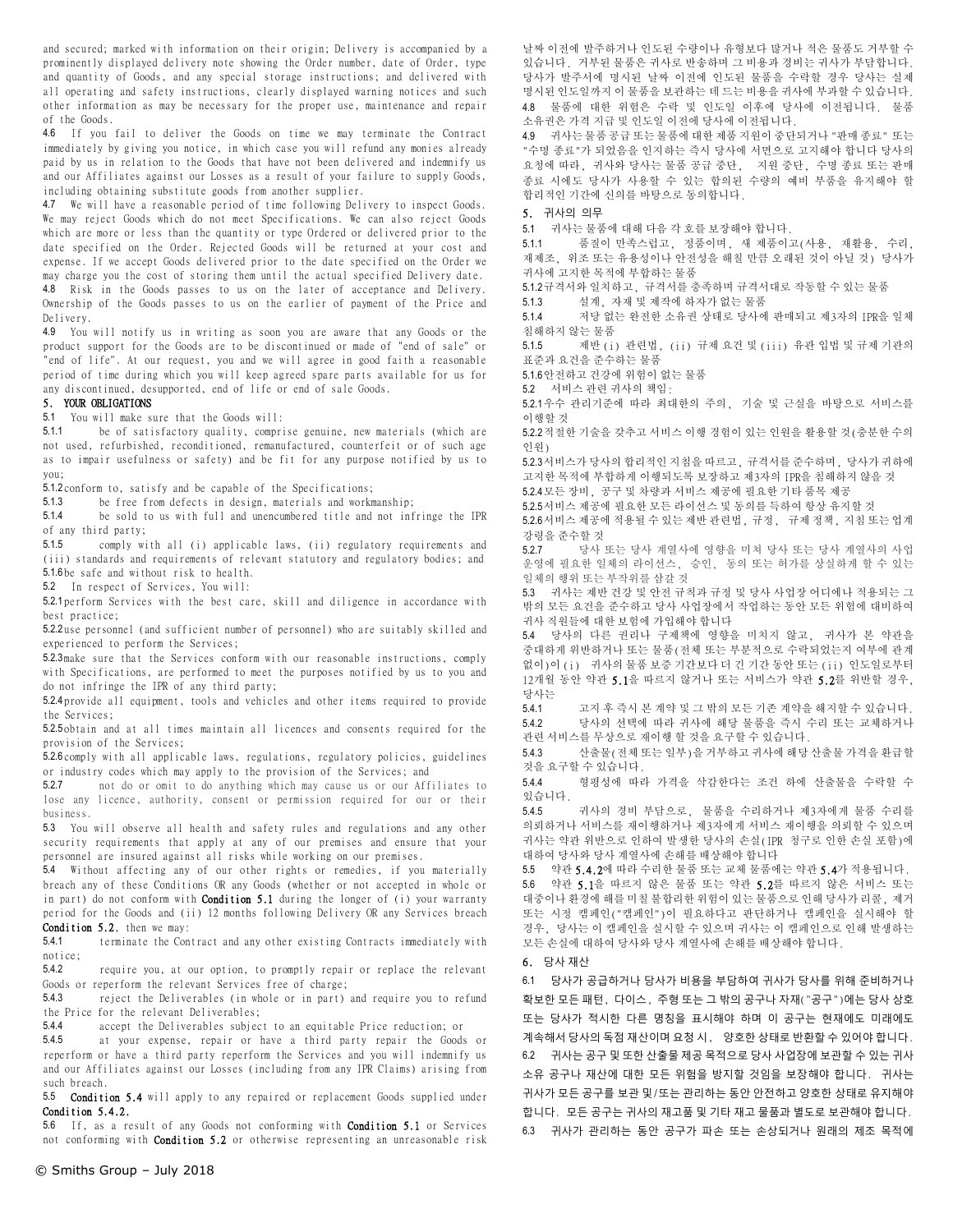of harm to the public or the environment, we determine a recall, removal or correction campaign ("campaign") is necessary or are required to carry out a campaign, we may implement such campaign and you will indemnify us and our Affiliates against all Losses incurred as a result of any such campaign.

#### 6. OUR PROPERTY

6.1 All patterns, dies, moulds or other tooling or materials, supplied by us or prepared or obtained by you for us at our cost ("Tooling"), will be marked with our name or as otherwise specified by us and will be and remain our exclusive property returnable in good condition on demand.

6.2 You will insure against all risks any Tooling and also any of your own tooling or property which may be kept on our premises for the purposes of providing Deliverables. You will keep all Tooling safe and in good condition while in your custody and/or under your control. All Tooling will be kept separately from your stock and other inventory.

6.3 We reserve the right to charge to you the cost of any Tooling if it is destroyed or damaged or rendered unfit for the purpose for which it was originally manufactured while under your control.

6.4 You will not dispose of any Tooling other than in accordance with our prior written instructions. You will not, at any time, use Tooling, nor will you allow Tooling to be used by anyone else for any purpose other than the supply of the Deliverables unless we have previously provided our consent in writing.

6.5 We will have the right to enter your premises and remove Tooling at any time without being liable for trespass or for damages of any sort.

# 7. ASSIGNMENT OF IPR

7.1 This Condition 7 will apply if the Goods are to be made, modified or redesigned to our Specification. Any bespoke Specification or Work Product you create or have created for us will be treated as "Goods" for the purposes of this Condition 7.

7.2 We will own all present and future IPR (together with all economic and proprietary rights) in the Goods and our specification. Accordingly, you will not use our specification other than to manufacture the Goods for us. With full title guarantee, you:

7.2.1assign to us all IPR in the Goods which subsist as at the date of the Contract; 7.2.2assign to us (by way of present assignment of the future copyright) all future copyright in the Goods immediately upon its creation; and

7.2.3agree to assign to us all other IPR in the Goods immediately upon its creation. 7.3 You will:

7.3.1at your own cost, execute all such documents and do all such acts and things as we may request from time to time in order to secure our full right, title and interest in the IPR in the Goods; and

7.3.2obtain the waiver of all moral rights (and any broadly equivalent rights) in the Goods.

7.4 The exception to **Condition 7.2** above is that any IPR in existing products, materials or data used to create Goods ("Existing Materials") will continue to belong to you (or your suppliers). You grant (and, where applicable, will ensure that your suppliers grant) to us, our Affiliates and our and their end customers a nonexclusive, perpetual, royaltyfree, irrevocable licence to use and to have used Existing Materials which form part of any Goods.

#### 8. PRICE AND PAYMENT

8.1 As long as you perform your obligations in accordance with the terms of the Contract, we will pay the Price to you in accordance with Condition 8.

8.2 The only sums of money we will pay in connection with the supply of the Deliverables are the Price which will be inclusive of all costs and expenses incurred by you including all packaging, insurance, carriage, duties and delivery costs.

8.3 Any sum payable under the Contract is exclusive of value added tax, sales tax and/or goods and services tax (and any other similar or equivalent taxes, duties, fees and levies imposed from time to time by any government or other authority) upon any supply made to us which will be payable in addition to that sum in the manner and at the rate prescribed by law from time to time but inclusive of all other taxes, fees and levies imposed from time to time by any government or other authority.

8.4 You may invoice us for the Price for the Goods following Delivery and for Services following completion.

8.5 Other than as set out in **Conditions 8.7** and 8.9, each invoice will be payable by us within 60 days following the date on which the invoice is received by us. You will send invoices to the address specified in the Order.

8.6 No payment made by us will constitute acceptance by us of any Deliverables or otherwise affect any rights or remedies which we may have against you including the right to recover any amount overpaid or wrongfully paid to you.

8.7 We may withhold payment of any disputed sum until the dispute is settled.

8.8 If any undisputed sum payable under the Contract is not paid when due you may charge us interest daily on that sum at 3% per year subject to any maximum or minimum rate of interest on overdue invoices specified by applicable law, from the due date until the date of payment (whether before or after judgment).

8.9 We may set-off, deduct or withhold any liability which you have to us against any liability which we have to you.

#### 9. TERMINATION

9.1 Without limiting any other right we may have to terminate a Contract, if you

적합하지 않게될 경우, 당사는 공구 비용을 귀사에 부과할 권리를 보유합니다.

6.4 귀사는 당사의 사전 서면 지침에 따른 방식이 아닌 다른 방식으로 공구를 처리하면 안 됩니다. 당사가 사전에 서면으로 동의하지 않은 한, 귀사는 언제든 산출물 공급 목적을 제외한 다른 일체의 목적으로 공구를 사용하거나 타인이 공구를 사용하는 것을 허용해서는 안 됩니다.

6.5 당사는 언제든지 귀하의 사업장에 들어가 공구를 회수할 권리가 있으며, 진입 또는 종류를 불문한 손상에 대한 책임을 지지 않습니다.

#### 7. IPR 양도

7.1 당사 규격서에 따라 물품을 제조, 수정 또는 재설계할 경우 본 약관 7이 적용됩니다. 귀사가 당사를 위해 작성하거나 작성한 모든 맞춤식 규격서나 직무저작물은 본 약관 7의 목적상 "물품"으로 취급해야 합니다.

7.2 당사는 물품 및 당사 규격서에 대한 현재와 미래의 모든 IPR(모든 경제적, 독점적 권리와 함께)을 보유합니다. 따라서, 귀사는 당사를 위한 물품 제조 외에는 당사 규격서를 사용하면 안 됩니다. 전적인 소유권을 보증함에 따라, 귀사는 7.2.1계약일 현재 유효한 물품에 대한 모든 IPR을 당사에 양도하고,

7.2.2물품 제조 즉시 물품에 대한 모든 미래의 저작권을 당사에 양도하고(향후 저작권을 현재 양도하는 방식으로),

7.2.3물품 제조 즉시 물품에 대한 그 밖의 모든 IPR을 당사에 양도하는 데 동의합니다.

7.3 귀사는

7.3.1귀사가 비용을 부담하여 당사가 물품에 대한 IPR의 완전한 권리, 소유권 및 권원을 확보하기 위해 때때로 요청할 수 있는 모든 서류를 작성하고 모든 유형 무형의 행위를 해야 합니다.

7.3.2물품에 대한 모든 저작인격권(및 광범위하게 이에 상응하는 권리)을 포기해야 합니다.

7.4 상기 약관 7.2에는 물품을 제조하는 데 사용되는 기존 제품, 자료 또는 데이터("기존 자료")에 대한 IPR은 계속해서 귀사(또는 귀사의 공급사)에 귀속되어야 한다는 예외 조항이 있습니다. 귀사는 당사, 당사 계열사 및 당사와 당사 계열사의 최종 고객에게 물품의 일부를 구성하는 기존 자료를 사용하고 이 자료를 사용하게 하게 하는 비독점, 영구, 무 로열티, 취소 불능 라이선스를 허여합니다(또한, 해당할 경우, 귀사의 공급업체도 이와 같이 허여하도록 지시해야 합니다)

#### 8. 가격 및 지급

8.1 귀사가 계약 조항에 따라 귀사의 의무를 이행하는 한, 당사는 약관 8에 따라 귀사에 물품 가격을 지급합니다.

8.2 산출물 공급과 관련하여 당사가 지급하는 유일한 금액은 포장, 보험, 운송, 관세 및 인도 비용이 모두 포함하여 귀사가 발생시킨 모든 비용과 경비가 포함된 가격입니다.

8.3 당사가 물품을 공급받은 후, 본 계약에 따라 지급해야 할 모든 금액은 부가가치세, 판매세 및/또는 물품 및 행위세(및 정부 또는 기타 당국이 때때로 부과하는 이와 유사하거나 이에 상응하는 그 밖의 모든 세금, 관세, 수수료 및 소비세)가 제외된 금액이며 이 제 세금은 해당 대금 금액에 추가로 때때로 법에서 정하는 방식으로 법에서 정한 요율로 납부하되, 정부 또는 기타 당국이 때때로 부과하는 그 밖의 모든 세금, 수수료 및 소비세는 제외해야 합니다.

8.4 귀사는 물품의 경우에는 인도 후, 서비스의 경우에는 이행 완료 후 당사에 가격을 청구할 수 있습니다.

8.5 약관 8.7 및 8.9,에 명시된 내용을 제외하고, 당사는 당사가 청구서를 수령한 날로부터 60일 내에 청구 대금을 지급합니다. 귀사는 발주서에 명시된 주소로 청구서를 발송해야 합니다.

8.6 당사가 대금을 지급하였더라도 당사가 일체의 산출물을 수락하는 것이 되거나 귀사에 초과 지급하거나 잘못 지급한 금액을 회수할 권리를 비롯하여 당사가 귀사를 상대로 행사할 수 있는 일체의 권리나 구제책에 달리 영향을 미치지 않습니다.

8.7 금액 관련 논란이 있을 경우, 당사는 논란이 해결될 때까지 동 금액 지급을 보류할 수 있습니다.

8.8 본 계약에 따라 지급해야 할 논란의 여지가 없는 금액을 기한 내에 지급하지 않을 경우, 귀사는 당사에 지급 기한일부터 실제 지급일까지 관련법에서 정한 지급 기한이 지난 청구서에 대한 최대 또는 최소 이율에 따라 매일 연 3% 이율로 해당 금액에 대한 이자를 부과할 수 있습니다(판결 전후 여부와 무관).

8.9 당사는 당사가 귀사에 대하여 져야 할 일체의 책임에 준하여 귀사가 당사에 대하여 져야 할 일체의 책임을 상계, 공제 또는 보류할 수 있습니다.

#### 9. 해지

9.1 당사가 계약을 해지해야 할 수 있는 기타 일체의 권리를 제한하지 않고, 귀사가 본 약관을 중대하게 위반할 경우, 당사는 서면으로 고지하여 본 계약 및 그 밖의 모든 기존 계약을 즉시 해지할 수 있습니다. 약관 11, 12 또는 15.9 위반은 모두 중대한 위반으로 간주됩니다.

9.2 당사가 계약을 해지해야 할 수 있는 기타 일체의 권리를 제한하지 않고, 귀사에 (a) 법정관리인, 관리인 또는 청산인(임시 또는 기타)이 지명되거나, 귀사가 (b) 관리인 지명 의향 또는 그 밖의 지불 불능에 대한 의결 고지 대상이거나, (c) 귀사의 해산 의결을 통과시키거나, (d) 귀사와 관련하여 법원으로부터 해산 명령을 받거나, (e) 채권자들과 화해 또는 합의를 체결하거나, (f) 사업 운영을 중단하거나, (g) 관련법에 따라 (a)항부터 (f)항에 명시된 것과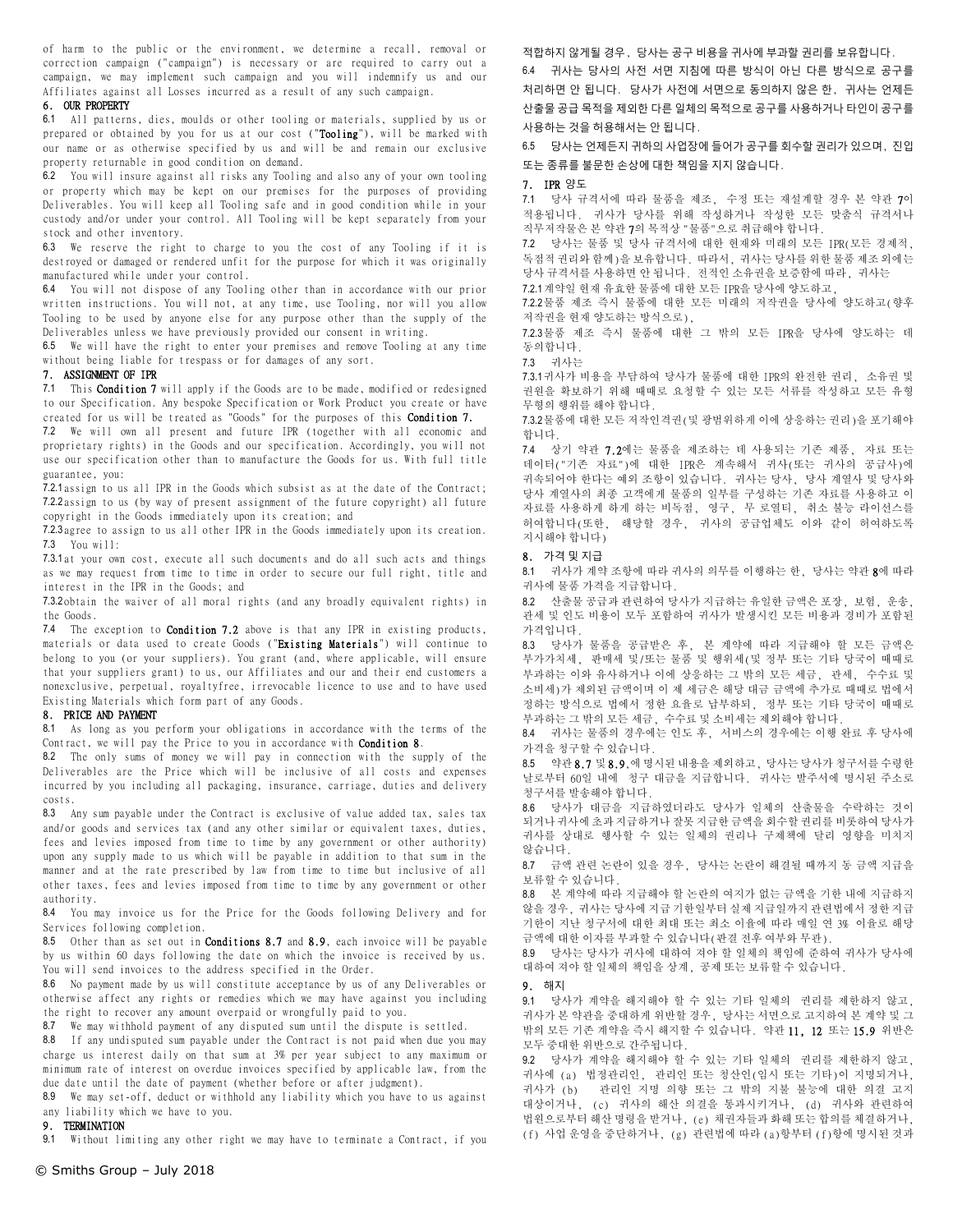commit a material breach of these Conditions we may terminate the Contract and any other existing Contracts immediately with written notice. Any breach of Conditions 11, 12 or 15.9 will be deemed to be a material breach.

9.2 Without limiting any other right we may have to terminate a Contract, we may terminate the Contract immediately by giving you written notice if you (a) have a receiver, administrator or liquidator (provisional or otherwise) appointed; (b) are subject to a notice of intention to appoint an administrator or any other resolution on insolvency; (c) pass a resolution for your winding-up; (d) have a winding up order made by a court in respect of you; (e) enter into any composition or arrangement with creditors; (f) cease to carry on business; (g) are the subject of anything similar or equivalent to that set out in (a) to (f) under any applicable laws; or (h) you are subject to any change of Control and you will notify us immediately upon the occurrence of any such event or circumstance.

9.3 Following expiry or termination of the Contract:

9.3.1 any Conditions which expressly or impliedly continue to have effect after expiry or termination of the Contract will continue in force; and

9.3.2 all other rights and obligations will immediately stop but will not affect any of your or our rights, obligations, claims and liabilities which may exist prior to the date of expiry or termination; and

9.3.3 each party will immediately stop using the other party's Confidential Information and will as soon as reasonably possible, if requested to do so, return to the other party all of the other party's Confidential Information (including all copies and extracts) in its possession or control or confirm its secure destruction; and

9.3.4 each party may keep any of the other party's Confidential Information which it has to keep to comply with any applicable law and **Condition 9.3.3** will not apply to such Confidential Information. Condition 11 will continue to apply to retained Confidential Information.

9.4 If we terminate a Contract, we may require you to deliver to us any supplies, materials or drawings produced or acquired by you for the terminated part of the Contract and we will agree, in good faith, on the amount payable for the same.

# 10. LIABILITY AND INSURANCE

10.1 You will indemnify us and our Affiliates against all our and their Losses arising from your breach of or negligent performance of or your failure to perform or delay in performing any part of these Conditions. We may, at our discretion, control the defence of any claim in respect of which you are required to indemnify us under a Contract.

10.2 Subject to Condition 10.3, we will not have any Liability to you for any (i) loss of profit, goodwill or revenue; or (ii) any indirect, consequential or special loss.

10.3 Nothing in these Conditions or any Contract will operate to exclude or restrict one party's Liability (if any) to the other (including for a person for whom it is vicariously liable):

10.3.1 for death or personal injury resulting from its negligence;

10.3.2 for its fraud or fraudulent misrepresentation; or

10.3.3 for any matter for which it is not permitted by law to exclude or limit its liability.

10.4 The exclusions from and limitations of liability contained in these Conditions will apply after as well as before the date of expiry or termination of any Contract. 10.5 The exclusions from, and limitations of, liability set out in this Condition 10

will be considered severally. The invalidity or unenforceability of any one subclause or clause will not affect the validity or enforceability of any other subclause or clause and will be considered severable from each other.

10.6 You will have satisfactory insurance cover with a reputable insurer to cover your obligations to us, including public liability insurance cover, cover for any potential liabilities arising from a Contract and any insurances required by law. You will provide evidence of your insurance coverage at our request.

# 11. CONFIDENTIALITY

11.1 Except as set out in Condition 11.2, each party will:

11.1.1 only use the other party's Confidential Information for the purpose of performing its obligations and exercising its rights under the Contract;

11.1.2 keep the other party's Confidential Information secret, safe and secure; and

11.1.3 not disclose the other party's Confidential Information to any other person.

11.2 Each party may disclose the other party's Confidential Information:

11.2.1 to the extent required by law, any court of competent jurisdiction or the rules of any government, public or regulatory body or any stock exchange; and 11.2.2 to its officers, directors, employees and professional advisers and, in our case, our Affiliates, agents and sub-contractors, who need the Confidential Information in order for that party to perform its obligations and exercise its rights under the Contract. A party disclosing the other party's Confidential Information under Condition 11.2.2 will make sure that each person to whom it discloses that Confidential Information is bound by obligations of confidentiality no less onerous than those set out in this Condition 11.

11.3 Each party acknowledges and agrees that damages alone would not be an adequate remedy for breach of **Condition 11** by that party. Accordingly, the other party will be entitled, without having to prove special damages, to injunctive relief,

유사하거나 그에 상응하는 사실의 대상이거나, (h) 귀사가 지배구조 변경의 대상일 경우 당사는 귀사에 서면으로 고지하여 즉시 본 계약을 해지할 수 있으며 귀사는 이러한 사태 또는 상황이 발생하는 즉시 당사에 알려야 합니다.

9.3 계약 만료 또는 해지 후:

9.3.1 본 계약 만료 또는 해지 후에도 명시적으로나 암묵적으로 계속 효력을 갖는 약관은 계속해서 효력을 갖습니다.

9.3.2 그 밖의 모든 권리와 의무는 즉시 중단되나 만료일 또는 해지일 이전에 존재할 수 있는 귀사 또는 당사의 권리, 의무, 청구 및 책임에는 일체 영향을 미치지 않습니다.

9.3.3 각 당사자는 상대방의 기밀정보 사용을 즉시 중단해야 하며, 상대방의 요청을 받은 경우, 합리적으로 가능한 한 조속히 소유하고 있던 상대방의 모든 기밀정보를 상대방에게 반환하거나 관리하거나 안전하게 폐기했음을 확인해야 합니다.

9.3.4 각 당사자는 일체의 관련법을 준수하려면 반드시 보관해야 하는 상대방의 기밀정보를 보관할 수 있으며 이러한 기밀정보에는 약관 9.3.3이 적용되지 않습니다. 보관 중인 기밀정보에는 약관 11이 계속 적용됩니다.

9.4 당사가 계약을 해지할 경우, 당사는 귀사에 해지된 계약 부분에 대하여 귀사가 제작 또는 획득한 일체의 공급품, 자료 또는 도면을 당사에 인도할 것을 요구할 수 있으며 당사는 신의칙상 동 자료에 대한 대금을 지급하는 데 동의할 것입니다

## 10. 책임 및 보험

10.1 귀사는 당사와 당사 계열사에 귀사의 본 약관 일체의 부분 위반, 이행 태만, 불이행 또는 이행 지연으로 인하여 당사와 당사 계열사가 입은 모든 손실을 배상해야 합니다. 당사는 당사 재량에 따라 귀사가 계약에 따라 당사에 손해를 배상해야 하는 일체의 청구 방어를 관리할 수 있습니다.

10.2 약관 10.3에 따라, 당사는 귀사에 일체의 (i) 이익, 영업권 또는 수익 손실, 또는 (ii) 일체의 간접적, 결과적 또는 특수 손실에 대한 책임을 일체 지지 않습니다.

10.3 본 약관 또는 일체의 계약의 어느 조항도 다음과 각 호와 관련하여 당사자 일방의 상대방(대리 책임이 있는 개인 포함)에 대한 책임(있을 경우)을 배제하거나 제한하는 것으로 운용되어서는 안 됩니다.

10.3.1 과실로 인한 사망 또는 대인 상해

10.3.2 사기 또는 사기성 허위 진술

10.3.3 법에서 그 책임을 배제하거나 제한하는 것을 허가하지 않는 일체의 사안 10.4 본 약관에 명시된 책임 배제 및 한도는 계약 만료일 또는 해지일 전후에 모두 적용됩니다

10.5 본 약관 10에 명시된 책임 배제 또는 한도는 별개의 조항으로 간주됩니다. 어느 하나의 하위 조항이나 절이 효력을 상실하거나 집행이 불가능하더라도 다른 하위 조항이나 절의 효력 또는 집행 가능성에 영향을 미쳐서는 안 되며 각각 별개의 조항으로 간주해야 합니다.

10.6 귀사는 공공책임보험 보장, 계약에 따라 발생하는 일체의 잠재적 책임에 대한 보장 및 법에서 요구하는 일체의 보험을 비롯한 당사에 대한 귀사의 의무를 보장하기 위해 유명 보험사를 통해 만족할만한 보험에 가입해야 합니다. 당사가 요청할 경우, 귀사는 보험 보장 증빙 자료를 제출해야 합니다.

# 11. 비밀보장

11.1 약관 11.2에 명시된 내용을 제외하고, 각 당사자는

11.1.1 상대방의 기밀정보를 본 계약에 따른 의무 이행 및 권리 행사 목적으로만 사용해야 합니다.

11.1.2 상대방의 기밀정보를 비밀로, 안전하고 확실하게 보관해야 합니다.

11.1.3 상대방의 기밀정보를 타인에게 공개해서는 안 됩니다.

11.2 각 당사자는 다음 각 호의 경우, 상대방의 기밀정보를 공개할 수 있습니다. 11.2.1 법, 적법한 관할권을 보유한 법원 또는 정부, 공공기관 또는 규제기관

또는 증권거래소의 규칙에서 공개를 요구할 경우

11.2.2 본 계약에 따른 의무를 이행하고 권리를 행사하는 데 기밀정보가 필요한 임원, 이사, 직원 및 전문가 자문단, 그리고 당사의 경우에는 당사 계열사, 대리인 및 하도급업체에 공개하는 경우. 약관 11.2.2에 따라 상대방의 기밀정보를 공개하는 당사자는 기밀정보 공개 대상인 각 개인에게 본 약관 11에 명시된 비밀보장 의무만큼 엄격한 법적 구속력이 있는 비밀보장 의무를 부과해야 합니다. 11.3 각 당사자는 해당 당사자의 약관 11 위반 시 손해배상금만으로는 적절한 구제가 되지 않음을 인정하고 이에 동의합니다. 따라서, 상대방은 특수 손해배상을 입증할 필요 없이, 첫 번째 당사자의 약관 11 위반 또는 위반 위협에 대한 금지명령 구제, 형평법상 구제 및/또는 특수 이행을 요구할 권리가 있습니다.

# 12. 윤리적 사업 운영

12.1 귀사는 윤리적으로, 합법적으로, 그리고 당사의 공급자 사업윤리강령(http://www.smiths.com/responsibility-supplier-code-ofbusiness-ethics.aspx) 또는 이에 상응하는 윤리강령에 따라 사업을 운영해야 합니다.

12.2 귀사는 귀사와 귀사의 하도급업체 및 공급업체는 아동 또는 강제 노동, 또는 안전하지 않은 근무 조건과 같은 용인할 수 없는 근로 관행을 이용하거나 허용하지 않으며, 제반 노동 및 고용 법규, UN 기업과 인권 이행 원칙 및 국제노동기구 협약을 비롯한 표준과 협약 및 당사가 등록된 관할권에 적용되는 이와 유사하거나 이에 상응하는 제반 법률을 준수해야 합니다.

12.3 이에 귀사는 미국 해외부패관행법(FCPA)(및 관련 규정과 지침)과 당사가 등록된 관할권에 적용되는 이와 유사하거나 이에 상응하는 제반 법률을 포하하되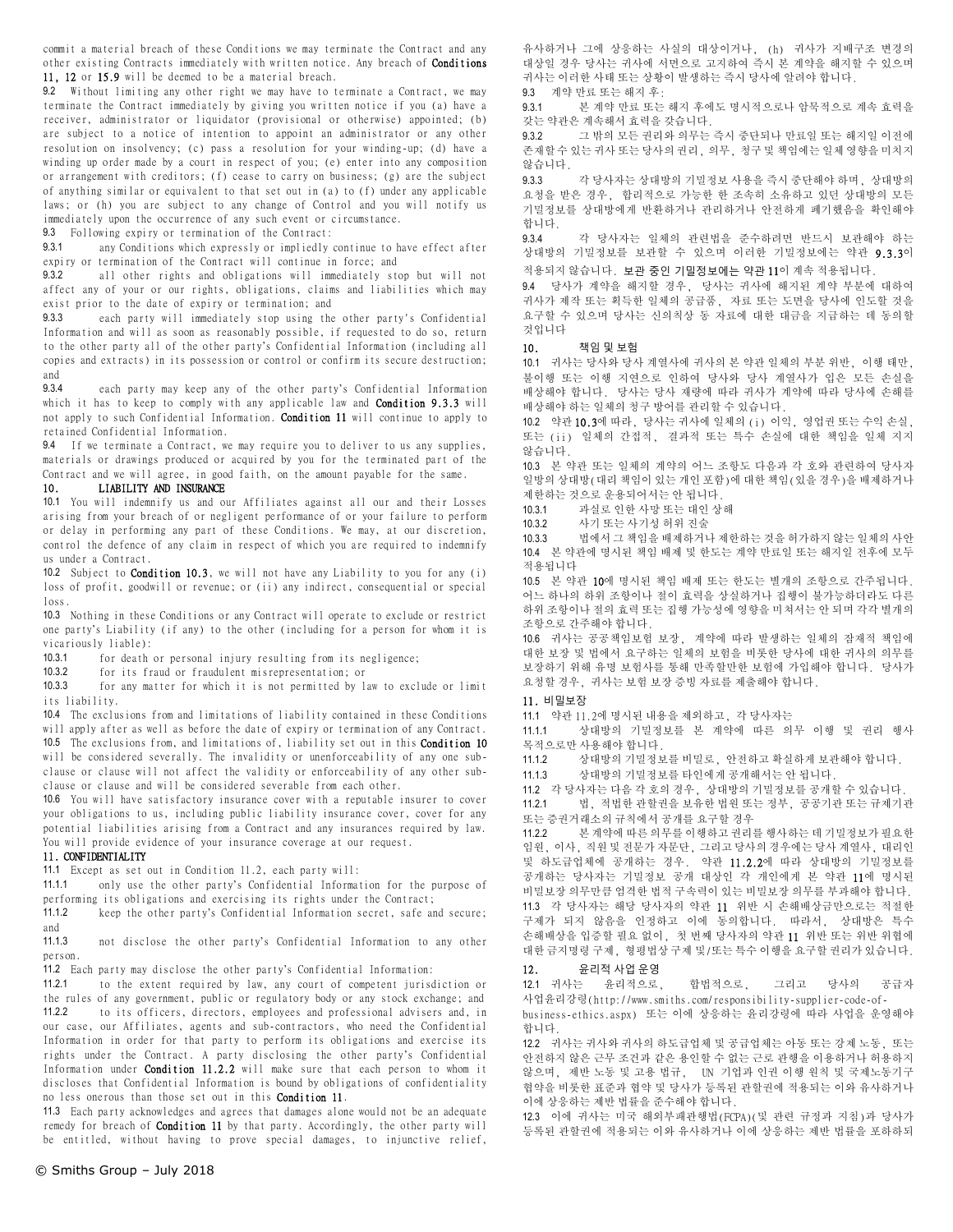equitable relief and/or specific performance for any breach or threatened breach of Condition 11 by the first party.

#### 12. ETHICAL CONDUCT

12.1 You will conduct your business ethically and lawfully and in accordance with our Supplier Code of Business Ethics (http://www.smiths.com/responsibilitysupplier-code-of-business-ethics.aspx) or an equivalent code of ethics.

12.2 You represent and warrant that you and your subcontractors and suppliers do not use or permit unacceptable labour practices, such as child or forced labour, or unsafe working conditions and comply with all applicable labour and employment laws, regulations, standards and conventions, including the UN's Guiding Principles on Business & Human Rights and the International Labor Organization's Conventions and any similar or equivalent laws applying in the jurisdiction in which we are registered.

12.3 You hereby acknowledge that you are aware of, and agree to comply with all applicable anti-bribery and anti-corruption laws, including but not limited to the Foreign Corrupt Practices Act (FCPA) (and related regulation and guidance) and any similar or equivalent laws applying in the jurisdiction in which we are registered. 12.4 You represent and warrant that you only supply minerals to us and our Affiliates from sources that do not (i) contribute to conflict; and/or (ii) benefit or finance armed groups in the Democratic Republic of Congo or any adjoining country. You have adopted, and require your suppliers of minerals to adopt, conflict mineral policies and management systems.

12.5 You will permit us, and any person nominated by us, to have such access to your premises, personnel, systems, books and records as we may require to verify your compliance with this **Condition 12**. We also reserve the right to inquire and investigate your conduct to satisfy ourself of your compliance with this **Condition** 12 and to discontinue a business relationship with you if you or any of your officers, directors or employees is found to have breached any part of this Condition 12.

## 13. NOTICE

13.1 Notices and other communications provided for the purposes of a Contract will be in writing, and delivered by courier or by hand to the relevant party's address as specified on the Order (or such other address which is notified to the other party in writing from time to time), in the case of a notice to us, marked for the attention of such person as we specify.

# 14. EXPORT / IMPORT / ECONOMIC SANCTIONS CONTROLS

14.1 You agree to comply with all applicable export controls and import and economic sanctions laws and regulations, including those of your country of incorporation, from where the Goods will be supplied, where the Goods will be received and any other relevant jurisdiction. You will also obtain, as required, and comply with all applicable government authorizations and their provisos in supplying the Goods. Without limiting the foregoing, you will not transfer any export controlled item, data or services provided by us in relation to the Contract, to include transfer to any persons, including those persons employed by or associated with, or under contract to you or you lower-tier suppliers, without the authority of an applicable licence, exemption or exception.

14.2 You will provide to us all information necessary to support any regulatory or government authorization requirements we have regarding the Goods.

14.3 You will indemnify us and our Affiliates for all Losses arising out of any breach by you of this Clause 14.

# 15. GENERAL

15.1 The Contract constitutes the entire agreement between the parties and supersedes any prior agreement or arrangement in respect of its subject matter and, subject to **Condition 10.3**, neither party has entered into the Contract in reliance upon, and it will have no remedy in respect of, any misrepresentation, representation or statement (whether made by the other party or any other person and whether made by the first party or any other person) which is not expressly set out in the Contract.

15.2 A party's delay in exercising, partial exercising or failure to exercise a right or remedy under the Contract will not constitute a waiver of, or prevent or restrict future exercise of, that or any other right or remedy. A waiver of any right, remedy, breach or default will only be valid if it is in writing and signed by the party giving it.

15.3 If any term of the Contract is found by any court or body or authority of competent jurisdiction to be illegal, unlawful, void or unenforceable, such term will be deemed to be severed from the Contract and this will not affect the remainder of the Contract which will continue in full force and effect.

15.4 Except to the extent otherwise specified in these Conditions, variations to the Contract must be agreed in writing and signed by both parties.

15.5 No partnership, agency or joint venture between the parties will be created by the Contract.

15.6 Each party agrees that it is an independent contractor and is entering into the Contract as principal and not as agent for or for the benefit of any other person.

15.7 Each of our Affiliates will be entitled to enforce in their own capacity the terms of any Contract under which that Affiliate receives a benefit.

15.8 Save as provided in Condition 15.7, the parties do not intend that any term of a Contract will be enforceable by any person who is not a party to it.

이에 국한되지 않는, 제반 관련 뇌물수수금지법 및 부패방지법을 인지하고 있음을 인정하며, 이러한 제반 법률을 준수하는 데 동의합니다.

12.4 귀사는 당사와 당사 계열사에 (i) 분쟁의 원인이 되지 않고/않거나 (ii) 콩고민주공화국이나 인접 국가의 무장 단체에 이익이 되거나 이들 단체에 자금을 지원하지 않는 광물원의 광물만 공급함을 진술하고 보증합니다 귀사는 분쟁지역 광물 정책 및 관리 시스템을 채택하였으며, 귀사의 공급업체들에게도 이를 채택할 것을 요구해야 합니다.

12.5 귀사는 당사 및 당사가 지명한 개인이 귀사가 본 약관 12를 준수하는지 확인하는 데 필요할 수 있는 귀사의 사업장, 직원, 제도, 장부 및 기록에 접근할 수 있도록 허가해야 합니다. 또한 당사는 귀사가 본 약관 12를 만족스러울 정도로 준수하고 귀사 또는 귀사의 임원, 이사 또는 직원 중 누구든 본 약관 12의 어느 부분이든 위반한 것으로 밝혀질 경우 귀사와의 사업 관계를 중단하기 위해 귀사의 사업 운영에 대해 질의하고 조사할 권리도 보유합니다.

## 13. 고지

13.1 계약 목적상 제공되는 고지 및 기타 통신문은 서면으로 작성하여, 택배사 또는 직접 발주서에 명시된 관련 당사자의 주소(또는 때때로 상대방에게 서면으로 고지하는 다른 주소)로 전달해야 합니다당사가 지정한 자를 수신인으로 표시해야 합니다.

## 14. 수출 / 수입 / 경제 제재 통제

14.1 귀사는 귀사가 법인을 설립한 국가를 포함하여, 물품 공급 출발지인 국가와 물품 수령 목적지인 국가 및 그 밖의 모든 유관 관할권의 제반 관련 수출통제 및 수입 및 경제 제재 법규를 준수하는 데 동의합니다. 또한 물품 공급에 관한 모든 관련 정부 허가를 받고 필요할 경우, 모든 허가와 규정을 준수해야 합니다. 전술한 내용을 제한하지 않고, 귀사는 관련 라이선스, 면제 또는 예외 권한 없이 당사가 계약과 관련하여 제공하는 수출 통제 대상 품목, 데이터 또는 서비스를 귀사가 고용하였거나 귀사와 관련이 있는 자, 또는 귀사 또는 귀사 보다 낮은 위치의 공급업체와 계약을 체결한 자에게 양도해서는 안 됩니다.

14.2 귀사는 당사가 물품 관련 일체의 규제 또는 정부 허가 요건을 갖추고 있음을 증빙하는 데 필요한 모든 정보를 당사에 제출해야 합니다.

14.3 귀사는 귀사가 본 14절을 위반할 경우 그로 인해 발생하는 모든 손실에 대해 당사와 당사 계열사에게 손해를 배상해야 합니다.

## 15. 일반

15.1 본 계약은 당사자들 간의 포괄 계약이며 본 계약의 주제 사안에 관한 이전의 모든 계약이나 약정을 대체합니다.또한, 약관 10.3에 의거하여, 어느 당사자도 본 계약에 명시적으로 명시되어 있지 않은 일체의 허위 진술, 진술 또는 성명(그 주체가 상대방이나 다른 개인인지 여부 및 제1 당사자나 다른 개인인지 여부는 무관)을 근거로 계약을 체결하지 않았으며, 이러한 허위 진술, 진술 또는 성명 관련해서는 어떤 구제책도 행사할 수 없습니다.

15.2 당사자들이 본 계약에 따른 권리나 구제 행사를 지연하거나, 부분적으로 행사하거나, 전혀 행사하지 않더라도 다른 일체의 권리 또는 구제를 포기하는 것이 되거나, 추후 그 행사를 금지하거나 제한해서는 안 됩니다. 권리, 구제, 위반 또는 불이행 포기는 해당 당사자가 서면으로 작성하여 서명하는 경우에만 효력을 갖습니다.

15.3 유효한 관할권을 보유한 일체의 법원 또는 기관 또는 당국이 본 계약의 어느 조항을 불법, 비합법, 무효 또는 집행 불능인 것으로 판결할 경우, 해당 조항은 계약과는 별개의 조항으로 간주해야 하며 이 조항이 계속해서 전적인 효력을 갖게 될 계약의 나머지 조항에 영향을 미쳐서는 안 됩니다.

15.4 본 약관에 달리 명시되어 있는 경우를 제외하고, 계약서 변경은 반드시 양 당사자가 서면으로 합의하여 서명해야 합니다.

15.5 본 계약은 당사자들 간의 제휴관계, 대리인 또는 합작법인 관계를 성립하지 않습니다.

15.6 각 당사자는 독립 계약자이며 다른 개인의 대리인으로서 또는 다른 개인의 이익을 위해서가 아니라 계약 주체로서 본 계약을 체결합니다.

15.7 당사 각 계열사는 자체 권한으로 해당 계열사가 수혜를 받는 일체의 계약 조건을 집행할 권리가 있습니다.

15.8 약관 15.7의 규정을 제외하고, 당사자들은 계약 당사자가 아닌 자는 본 계약의 어느 조항도 집행할 수 없게 한다는 취지입니다.

15.9 귀사는 어떤 식으로든 일체의 개인이나 거래를 위하여 본 계약에 따른 귀사의 권리를 양도하거나, 이전하거나, 부과하거나, 수탁하거나 본 계약에 따른 귀하의 의무 일체를 하도급 줄 수 없습니다 당사는 당사 계열사에 계약을 양도할 수 있습니다.

#### 16. 준거법 및 관할권

16.1 본 계약 및 본 계약과 관련하여 발생하는 일체의 비계약상 의무는 당사가 등록되어 있거나 법인을 설립한 관할권의 법률로 규준합니다 이러한 관할권의 법원(및 해당할 경우, 당사가 등록된 지역의 해당 관할권)은 본 계약과 관련하여 발생하는 일체의 분쟁을 판정할 독점 관할권을 갖습니다.